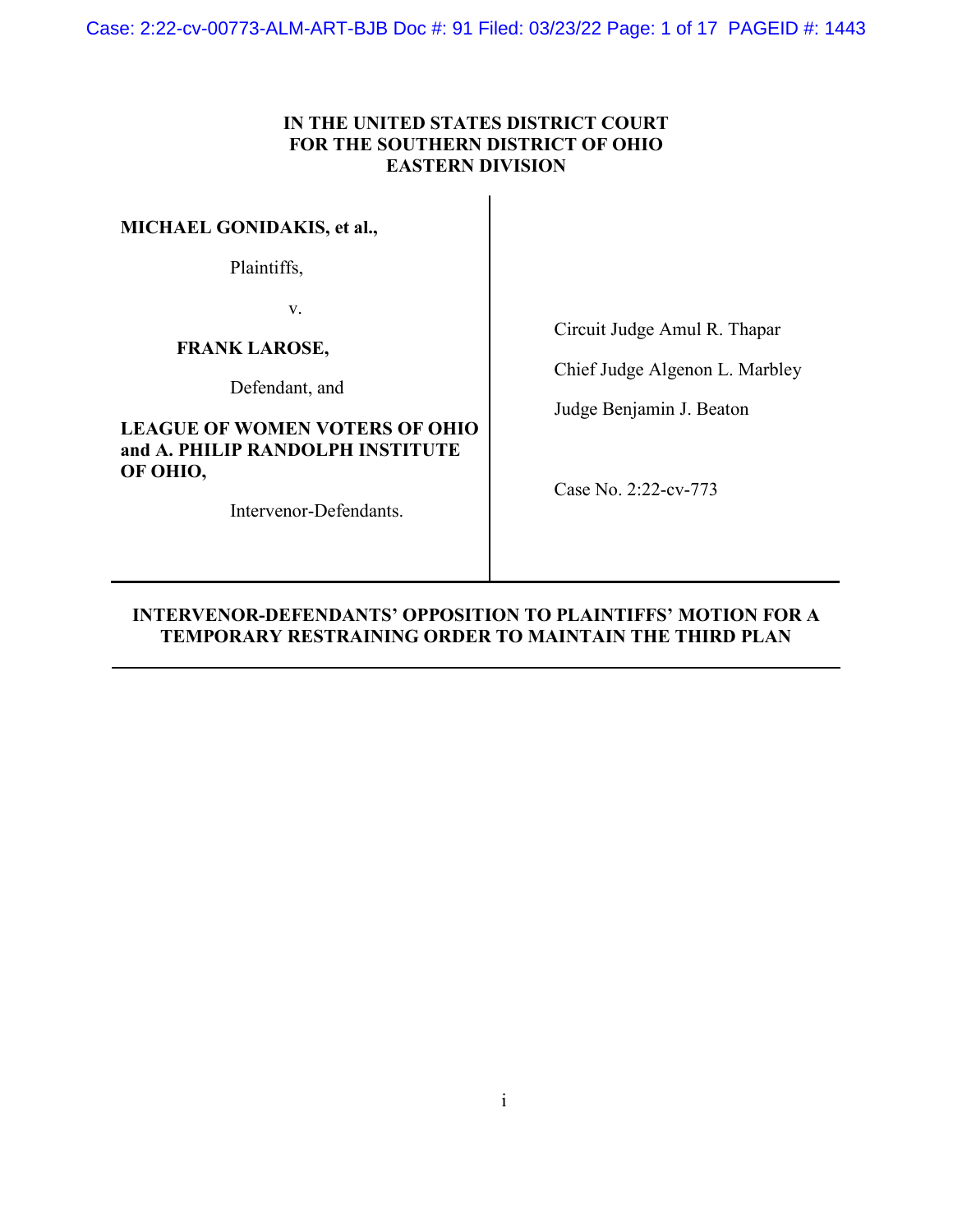|      | <b>Table of Contents</b> |                                                                                                                                             |  |
|------|--------------------------|---------------------------------------------------------------------------------------------------------------------------------------------|--|
| Ι.   |                          |                                                                                                                                             |  |
| II.  |                          |                                                                                                                                             |  |
|      | A.                       | The Supreme Court of Ohio is Actively Supervising the Redistricting                                                                         |  |
|      |                          | The Ohio Constitution expressly vests exclusive and original<br>1.<br>jurisdiction over partisan gerrymandering claims in the Supreme       |  |
|      |                          | 2.<br>The Supreme Court of Ohio Carefully Reviewed Three Enacted                                                                            |  |
|      |                          | 3.<br>The Supreme Court of Ohio Set Forth a Detailed Procedure                                                                              |  |
|      | <b>B.</b>                |                                                                                                                                             |  |
|      | C.                       | At Present, Ohio Is Not Proceeding with General Assembly Elections as                                                                       |  |
|      | D.                       | There Is a Reasonable Prospect that the May 3, 2022 Primary Date May                                                                        |  |
| III. |                          |                                                                                                                                             |  |
| IV.  |                          |                                                                                                                                             |  |
|      | A.                       |                                                                                                                                             |  |
|      | <b>B.</b>                |                                                                                                                                             |  |
|      |                          | 1. Plaintiffs' Claims Fail Under Growe: The State Process Has Not                                                                           |  |
|      |                          | 2.<br>Plaintiffs' Claims Fail Under Bush v. Gore: Imposing a Plan that                                                                      |  |
|      | $C$ .                    |                                                                                                                                             |  |
|      | D.                       | It is Not in the Public Interest for this Court to Impose a Map Struck<br>Down by the Supreme Court of Ohio as an Unconstitutional Partisan |  |
| V.   |                          |                                                                                                                                             |  |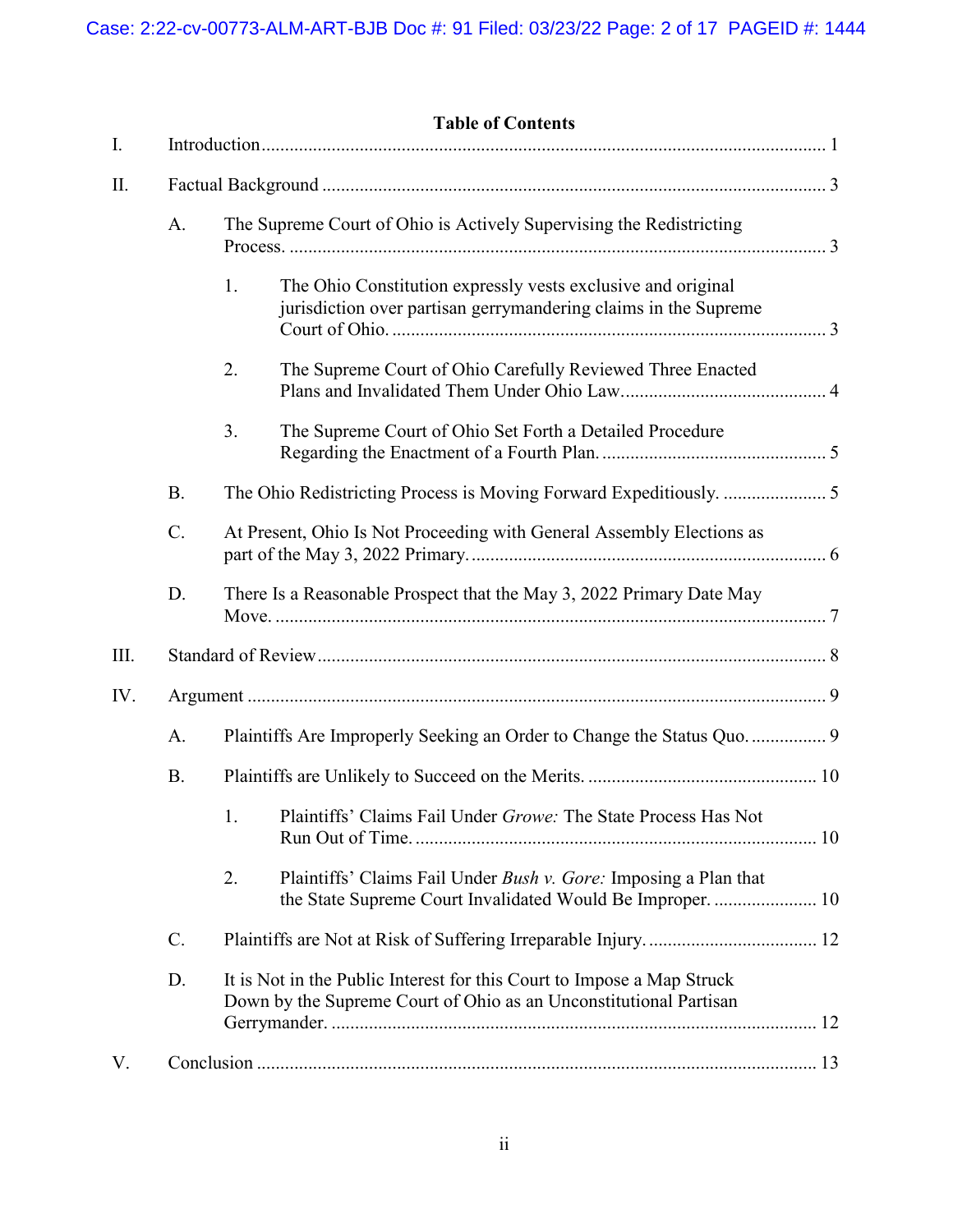### <span id="page-2-0"></span>**I. Introduction**

This Court should deny Plaintiffs' Motion for a Temporary Restraining Order (TRO) to change the status quo and impose an Ohio General Assembly district plan that has already been invalidated by the Supreme Court of Ohio. This is true for four reasons.

First, Plaintiffs' motion improperly seeks to change the status quo – while purporting to be premised on doing nothing more than maintaining the status quo until the motion for preliminary injunction is decided. In particular, Plaintiffs seek an order to require Secretary LaRose to implement the Third (Redistricting) Plan. But that Plan is not presently being implemented, and Plaintiffs should not be able to force that result.

Second, Plaintiffs are not likely to win on the merits that federal imposition of a constitutionally defective map is warranted, given the need for federal courts to defer when "the State, through its legislative *or* judicial branch, has begun to address" redistricting. *Growe v. Emison*, 507 U.S. 25, 33 (1993). As long as there is a reasonable prospect that the state process will be completed in time to meet an election schedule, the federal court must defer to that process. Here, the Ohio Redistricting Commission ("the Commission") has been working continuously throughout this week – with more meetings scheduled daily through Monday – to enact a revised Plan by the March 28, 2022 deadline set by the Supreme Court of Ohio. And various state actors are determining what needs to be done as regards the May 3, 2022 primary election given the work of the Commission. The process is far from broken. The state process is working – expeditiously.

And this Court should not impose a map that the Supreme Court of Ohio has held to be invalid under the Ohio Constitution. State Courts are given particular deference when interpreting law governing state elections. *See Democratic Nat'l Comm. v. Wisconsin State*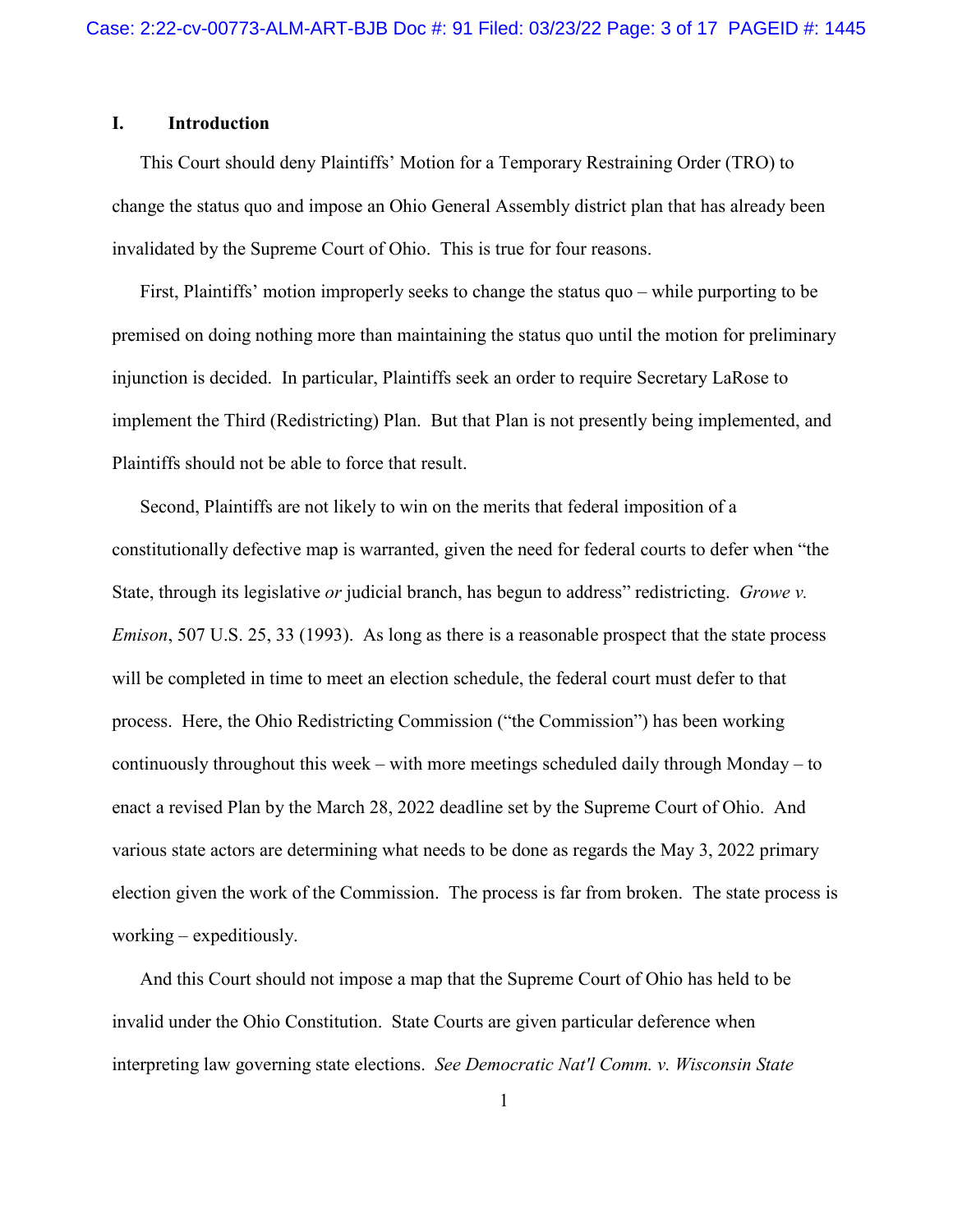*Legislature*, 141 S. Ct. 28, 208 L. Ed. 2d 247 (2020) (noting the difference in in "the authority of state courts to apply their own constitutions to election regulations" and cases involving federal elections) (Roberts, CJ, concurring); *see also Democratic Nat'l Comm.,* 141 S. Ct. at 34 n.1 (noting the particular deference given to state court interpretation of state constitutions for state elections) (Kavanaugh, J, concurring).

Third, contrary to Plaintiffs' assertions, they face neither immediate nor irreparable harm. The Commission is working to enact a plan by the March 28, 2022 deadline set by the Court, five days from now. Given this, nothing will impinge on the rights of the Plaintiffs between now and March 30, the date already set for a preliminary injunction hearing.

Fourth, Plaintiffs' attempt to impose a map on the voters of Ohio that has been found to be constitutionally defective both injures third parties (the voters of Ohio) and is against the public interest. To impose this map would constitute an invitation to gerrymander and then stonewall so as to obtain federal relief to overturn a lawful state process.

When the Supreme Court of Ohio issued an order invalidating the Third Map on March 16, 2022, it set an intense, expedited schedule for the public drafting of maps, requiring "frequent" public drafting sessions involving the entire Commission, with the goal of a map being completed by March 28, 2022. The Commission is dutifully complying with this order, as evidenced by its *daily* meetings and its decision to hire two independent mapmakers and a mediation team to assist with the map-drawing process. These invigorated redistricting efforts marks major steps forward in Ohio's redistricting process. This Court should not interfere, and should permit it to unfold.

2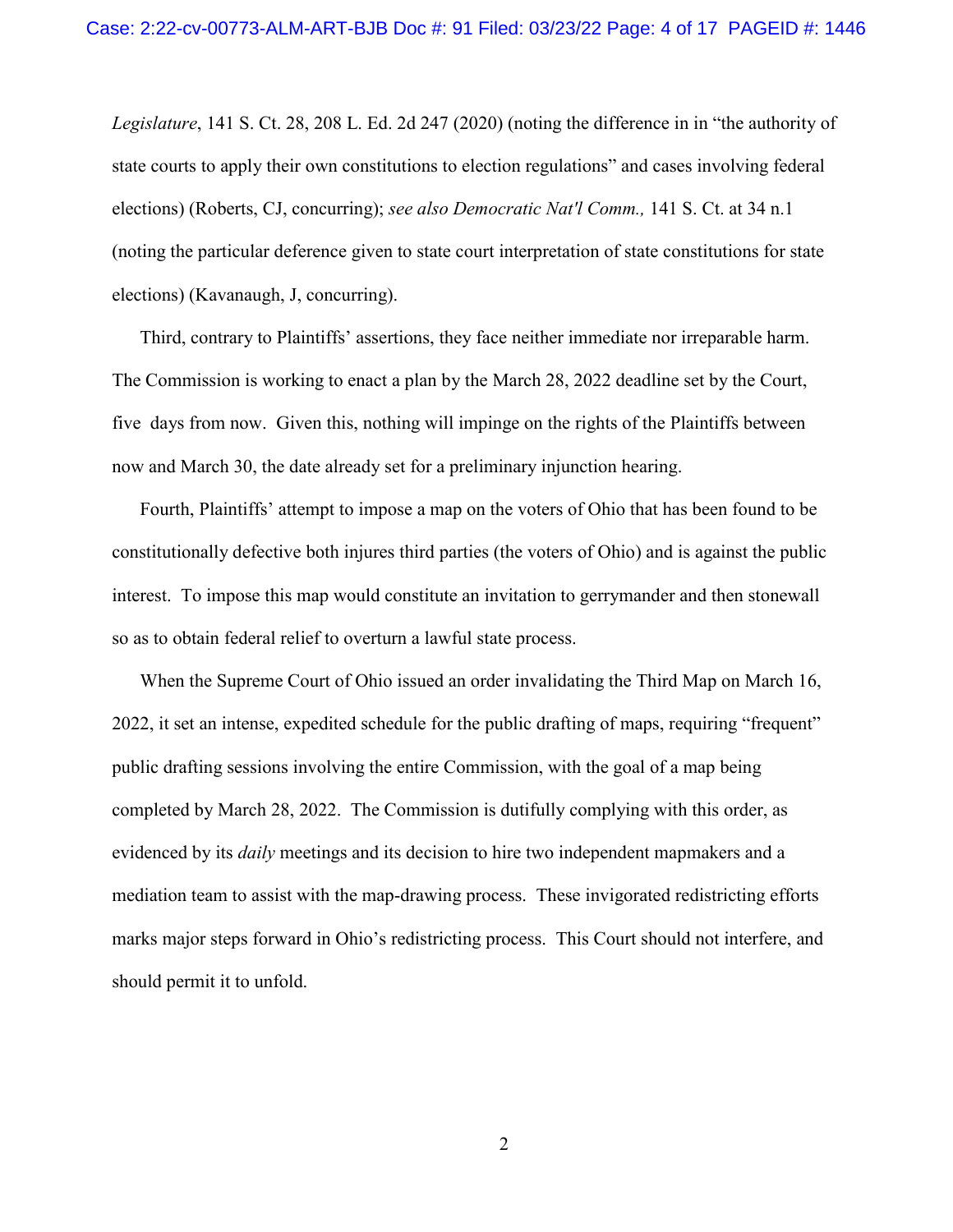### <span id="page-4-1"></span><span id="page-4-0"></span>**II. Factual Background**

**A. The Supreme Court of Ohio is Actively Supervising the Redistricting Process.**

## **1. The Ohio Constitution expressly vests exclusive and original jurisdiction over partisan gerrymandering claims in the Supreme Court of Ohio.**

<span id="page-4-2"></span>In 2015, Ohio voters, by an overwhelming margin of 71.5% to 28.5%, amended the Ohio Constitution by adding express constitutional commands that legislative plans not be drawn "to favor or disfavor a political party," and that the distribution of seats "shall correspond closely to the statewide preferences of the voters of Ohio." Ohio Const. art. XI, §§ 6(A)–(B). The express purpose of the constitutional amendment was to "[e]nd the partisan process for drawing Ohio House and Senate districts and replace it with a bipartisan process with the goal of having district boundaries that are more compact and politically competitive." Ohio Sec'y of State, Issue 1 Ballot Language (Nov. 2015), https://bit.ly/3ElgrPY.

Article XI of the Ohio Constitution, as amended, gives the Supreme Court of Ohio a central role in supervising the enactment of any legislative plan. It provides the Supreme Court of Ohio with exclusive and original jurisdiction over all actions arising under Article XI, and grants it the authority to invalidate "any general assembly district plan made by the Ohio redistricting commission." Ohio Const. art. XI, §§ 9(A)–(B); *League of Women Voters of Ohio v. Ohio Redistricting Comm'n*, --- N.E.3d ----, 2022-Ohio-65, 2022 WL 110261, ¶ 69 (Ohio Jan. 12, 2022). Moreover, in the event that the Supreme Court of Ohio finds a plan to be constitutionally defective, it has the express authority to order the Commission to "convene, and ascertain and determine a general assembly district plan in conformity with such provisions of this constitution as are then valid." Ohio Const. art. XI, § 9(B).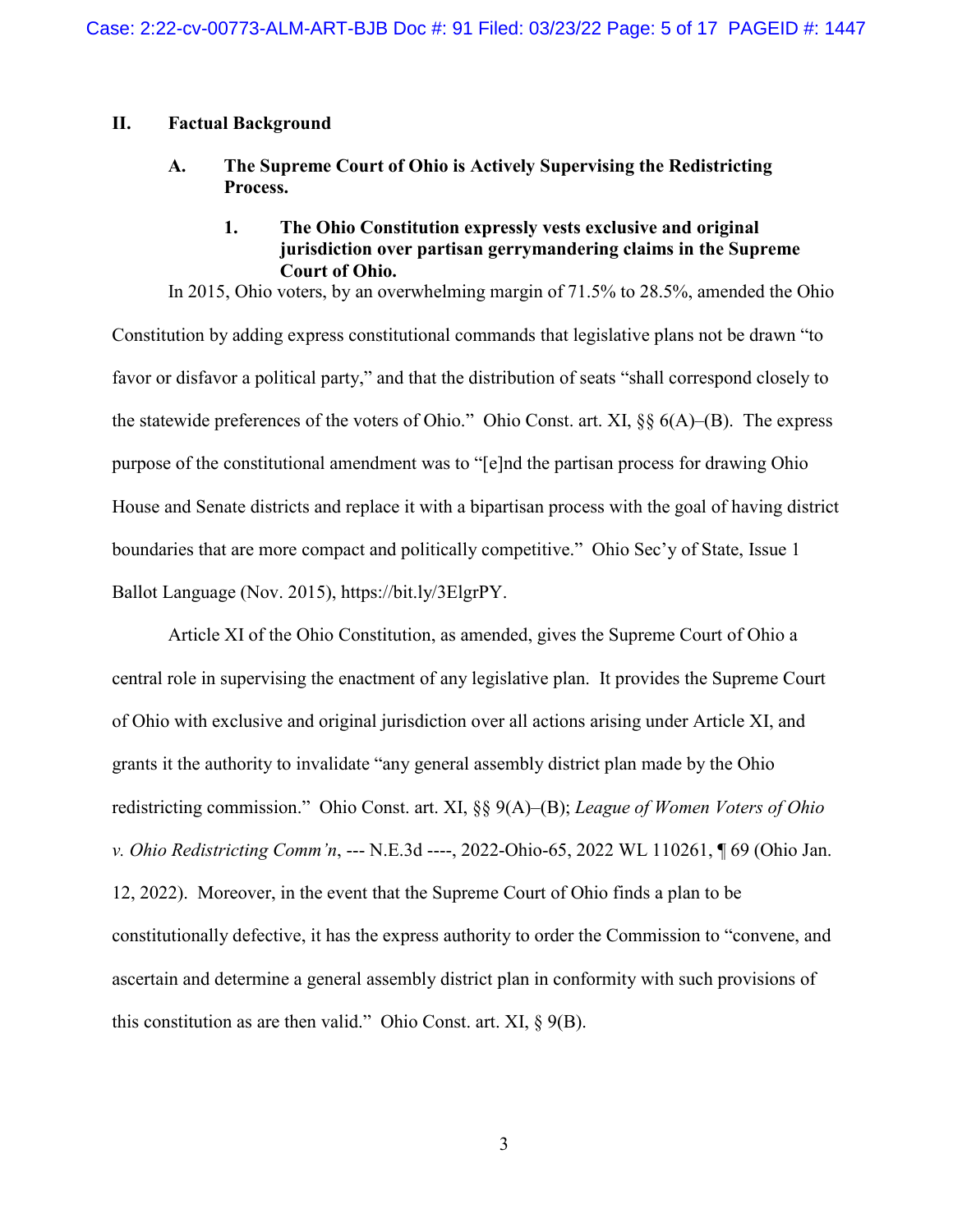## **2. The Supreme Court of Ohio Carefully Reviewed Three Enacted Plans and Invalidated Them Under Ohio Law.**

<span id="page-5-0"></span>On September 16, 2021, the Commission voted along strict party lines to enact a General Assembly district plan to be in effect for the next four years. A week later, on September 23, 2021, Intervenor-Defendants League of Women Voters filed a complaint in the Supreme Court of Ohio, alleging that the Commission's district plan violated Article XI of the Ohio Constitution. Specifically, Intervenor-Defendants alleged that the Commission violated Sections 6(A) and 6(B) of Article XI by enacting a plan that (i) primarily favored the Republican Party, and (ii) failed to correspond closely to the statewide preferences of the voters of Ohio. *See* Compl. ¶ 91, *League of Women Voters of Ohio, et al. v. Ohio Redistricting Comm'n, et al.*, No. 2021-1193 (Ohio Sept. 23, 2021).

Following expedited discovery, full merits briefing, and oral argument, the Supreme Court of Ohio, on January 12, 2022, struck down the Commission's plan. In so doing, it carefully examined (and affirmed) its authority to remedy a partisan gerrymander, *League of Women Voters of Ohio*, 2022 WL 110261,  $\P$  64–75, ordered the Commission to reconvene to adopt a new plan within ten days of the Court's decision, and expressly retained jurisdiction to review the constitutionally compliant plan once adopted by the Commission, *id.* ¶ 137. On January 22, 2022, the Commission adopted a revised plan, to which Intervenor-Defendants, three days later, lodged objections, explaining that the revised plan violated Article XI, Sections 6(A) and 6(B). *See* Pet'rs' Obj. to Ohio Redistricting Comm'n's Revised Map, *League of Women Voters of Ohio*, No. 2021-1193 (Ohio Jan. 25, 2022).

Roughly two weeks later, on February 7, 2022, the Supreme Court of Ohio sustained Intervenor-Defendants' objections and struck down the Commission's Revised Plan plan for "violat[ing] Article XI, Sections 6(A) and 6(B) of the Ohio Constitution." *League of Women*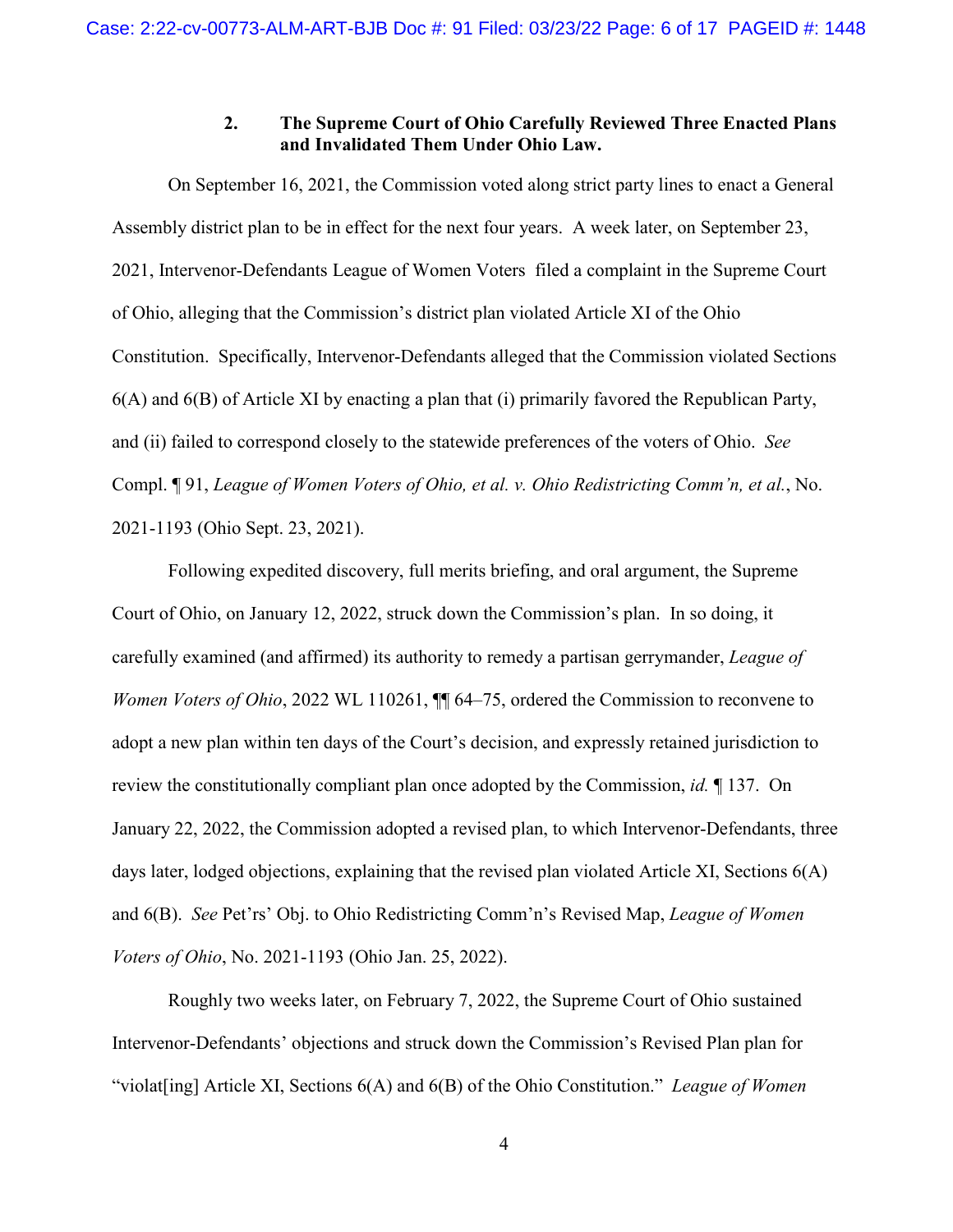*Voters of Ohio v. Ohio Redistricting Comm'n.,* --- N.E.3d ----, 2022-Ohio-342, 2022 WL

354619, ¶ 3 (Ohio Feb. 7, 2022). On February 24, 2022, the Commission passed a second

revised plan (the "Third Plan"), to which Intervenor-Defendants again filed objections. *See* Obj.

to Ohio Redistricting Comm'n's Feb. 24, 2022 Revised Plan, *League of Women Voters of Ohio*,

No. 2021-1193 (Ohio Feb. 28, 2022).

On March 16, the Supreme Court of Ohio issued its Opinion and Order, sustaining

Petitioners' objections to the Third Plan on the basis of violations of Article XI, Sections 6(A)

and 6(B) of the Ohio Constitution. *03/16/2022 Case Announcements #2*, *League of Women* 

<span id="page-6-0"></span>*Voters of Ohio v. Ohio Redistricting Comm'n*, 2022-Ohio-790 (Ohio Mar. 16, 2022).

## **3. The Supreme Court of Ohio Set Forth a Detailed Procedure Regarding the Enactment of a Fourth Plan.**

The Ohio Court spelled out just how the Third Plan's constitutional defects should be

remedied:

- The Supreme Court of Ohio ordered that the Commission be reconstituted and convene in order to draft and adopt a new Ohio General Assembly district plan that conforms with the Ohio Constitution. *Id*
- "To promote transparency and increase public trust," the order requires the Commission to conduct its drafting "in public[.]" *Id.*
- To make sure that the work of the Commission is done effectively, the Court ordered the Commission to "convene frequent meetings to demonstrate their bipartisan efforts to reach a constitutional plan within the time set by th[e] court." *Id.* (emphasis added);
- And to make sure that the work is done expeditiously, the new plan must be filed with the Secretary of State no later than March 28, 2022. *Id.*
- In addition, the Ohio Court set forth an aggressive (72 hour) schedule for the filing of objections, if any, and responses (again, 72 hours), if any, to any revised plan. *Id.*

# <span id="page-6-1"></span>**B. The Ohio Redistricting Process is Moving Forward Expeditiously.**

The Commission immediately began complying with the Ohio Court's Order. It first met

on Saturday, March 19, at which time the Commission agreed to hire two independent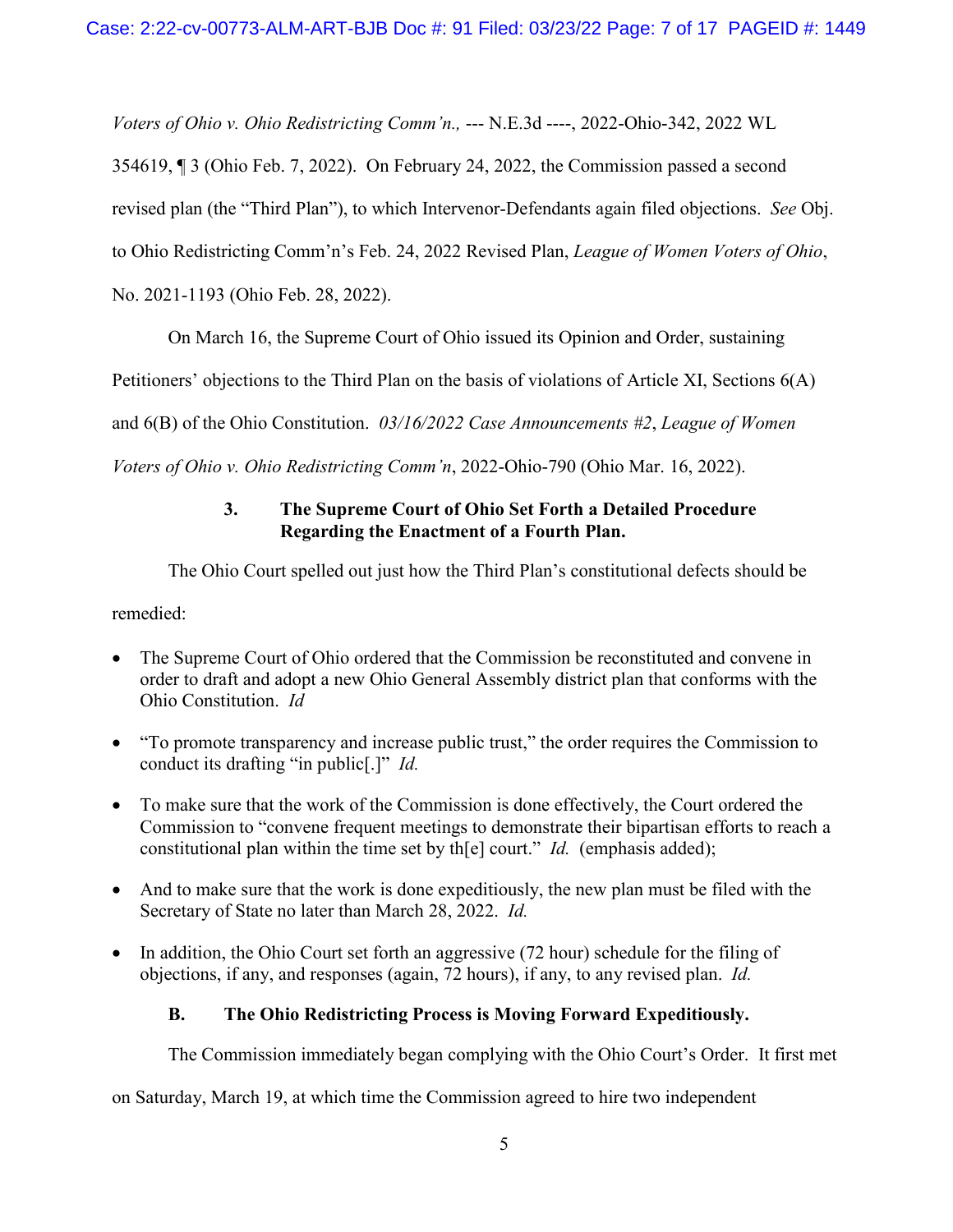mapmakers and a mediator to assist in the map-drawing process. *See* Ex. A (Tr. of 3-19-2022 Ohio Redistricting Comm'n Meeting) at 01:25:30. The Commission has now scheduled meetings *every day* through Monday, March 28. *See* Commission Meetings, OHIO REDISTRICTING COMM'N, https://redistricting.ohio.gov/meetings (last visited Mar. 23, 2022). The independent map drawers are being flown in from out of state to work with the Commission in person. *See* Ex. B (Tr. of 3-21-2022 Ohio Redistricting Comm'n Meeting) at 00:27:47. The Commission is taking seriously its obligations to be directly involved in the process of drawing the maps; it is not merely delegating the task to staff. *See generally*, Exs. A–B. And it is also taking seriously the admonition that the map drawing take place in public. *Id.*

## <span id="page-7-0"></span>**C. At Present, Ohio Is Not Proceeding with General Assembly Elections as part of the May 3, 2022 Primary.**

As a result of the rulings of the Supreme Court of Ohio, the Third Plan is presently not operative. Thus, when the Secretary responded to the Motion for a TRO, he stated that while work had been undertaken under the Third Plan, that in fact that work is not presently being undertaken in light of the rulings of the Supreme Court of Ohio. In the words of the Secretary:

> Plaintiffs' characterization of the current status of the May 3, 2022, Ohio primary election is not completely accurate. They write that Secretary LaRose "has started implementing the Ohio Redistricting Commission's Third Plan though he may stop at any time. . . ."

> They are partially correct about the Third Plan in one regard – that Secretary LaRose was implementing it and was readying the eighty-eight county boards of election to hold the May 3 primary election with the districts in the Third Plan. **But once the Supreme Court invalidated it, he had no choice but to pause those preparations.** So, on March 17, 2022 Secretary LaRose issued Directive 2022-30 informing the county boards of election that the Supreme Court had invalidated the Third Plan and ordered the Ohio Redistricting Commission to adopt a new one by March 28, 2022. *See*, Exhibit A, Directive 2022-30. As a result of the Court's Order, he instructed boards that **they are prohibited** from **altering or sending ballots and that they must pause**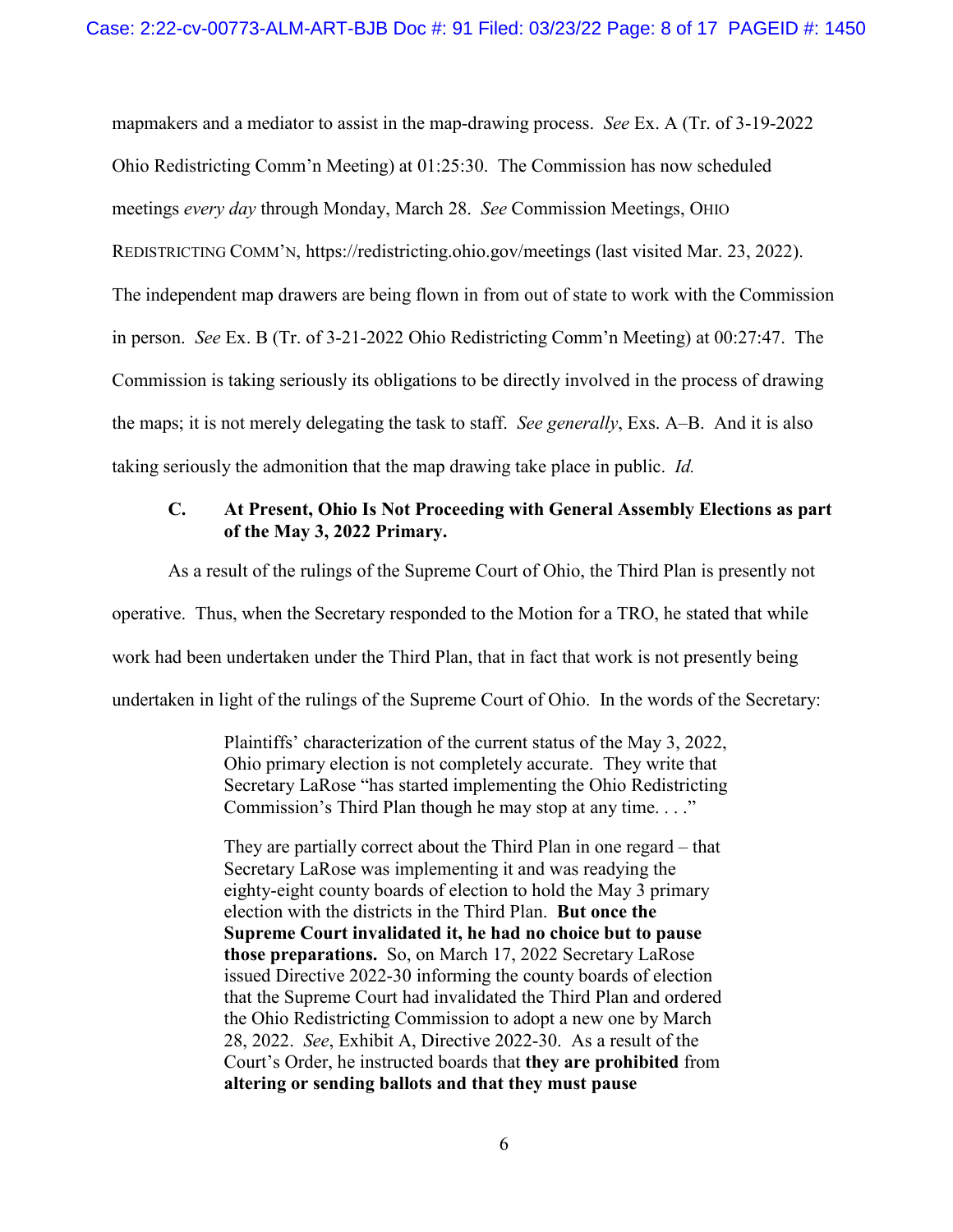## **reprogramming of voter registration tabulating systems until his Office provides additional instruction**."

Ohio Sec'y of State LaRose's Resp. to Pls.' Mot. for a TRO to Maintain the Third Plan,

ECF No. 88 at PageID  $# 1310-1311$  (emphasis added).

 $\overline{a}$ 

The Secretary then succinctly summarizes the situation, stating: "[s]o, to be completely

accurate, it is not that the Secretary may stop implementing the Third Plan at any time, **he** 

<span id="page-8-0"></span>**already has paused implementing it**." *Id.* at PageID # 1311 (emphasis added).

## **D. There Is a Reasonable Prospect that the May 3, 2022 Primary Date May Move.**

Not only is the Third Plan inoperative as to the May 3 primary, but it also appears that the

primary date itself may now move. Secretary LaRose has informed the legislature that the May

3 primary will not include state House and state Senate contests. *See* Letter from Sec'y LaRose,

ECF No. 79-2. In a filing made on March 18, 2022, Secretary Larose underscored this point:

At present, the primary election for those districts will have to be held at a later date. . . . **And although the May 3, 2022 primary election is no longer looming for the state legislative races**, the need for final state legislative districts to be used in this year's elections remains.

LaRose Opp'n to Pls.' Mot. for Prelim. Inj., ECF No. 76 at PageID # 1108 (emphasis added).

The Secretary is not alone. In reaction to the Supreme Court of Ohio's most recent decision, Ohio Senate President Huffman suggested moving the primary date for state legislative elections[.](#page-8-1)<sup>1</sup> According to President Huffman, if all primaries were to be kept on one date, the

<span id="page-8-1"></span><sup>&</sup>lt;sup>1</sup> See Jessie Balmert & Laura A. Bischoff, Ohio Supreme Court rejects statehouse maps, ending hopes of full May primary, ENQUIRER, (Mar. 17, 2022 7:59 AM).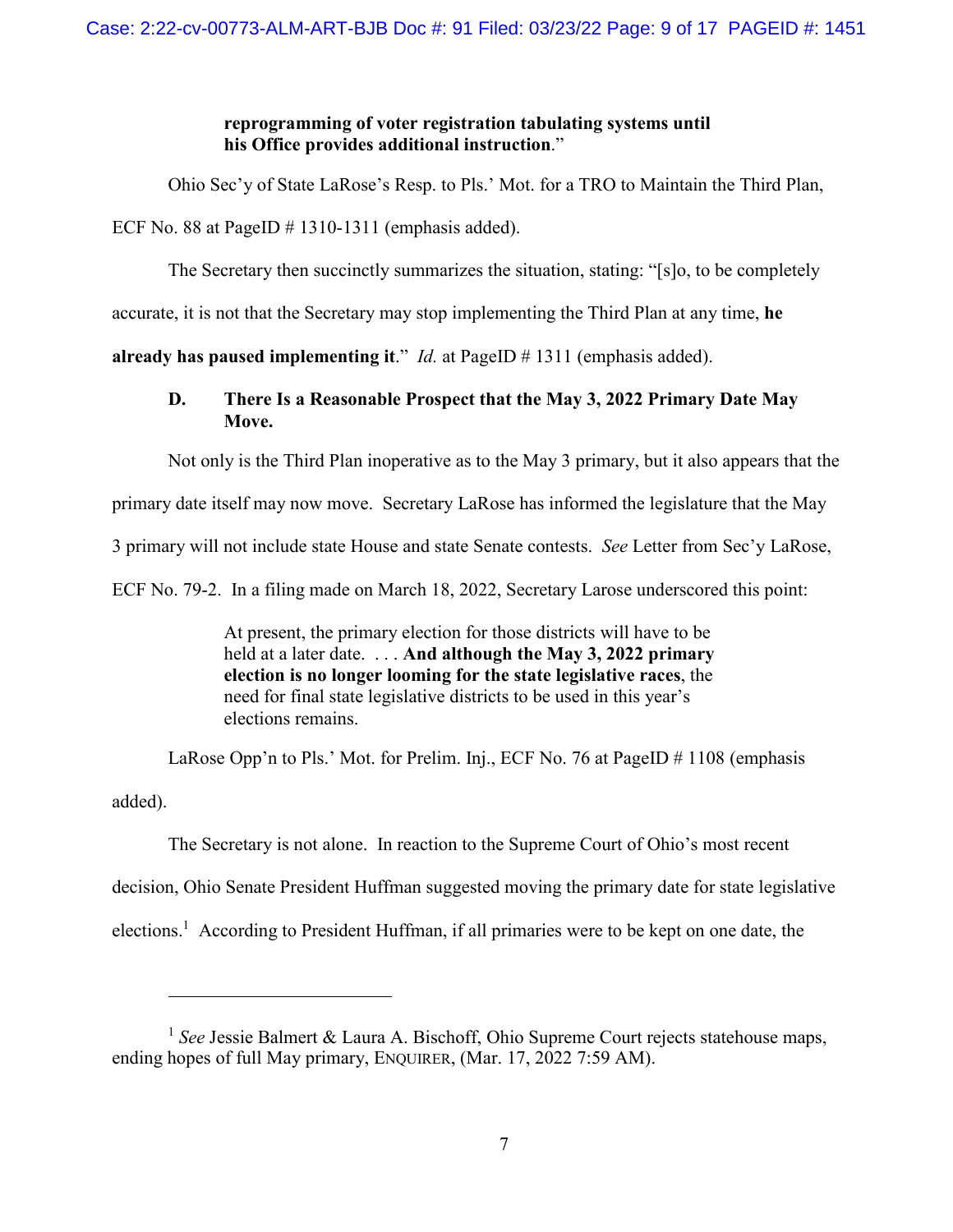*earliest* primary date would be in July. *Id.* Governor DeWine has also indicated a primary date move may be imminent, stating that "it's looking unlikely" that the May 3 date would remain[.](#page-9-1)<sup>2</sup> And consistent with this theme, and perhaps as a "belt and suspenders" measure to avoid any doubt on the issue, on March 21, 2022, Senator Sykes and House Minority Leader Russo filed a motion with the Supreme Court of Ohio to move the May 3, 2022 primary date for the General Assembly elections. *See* Mot. of Senator Sykes and House Minority Leader Russo to Move Primary Election Date, *League of Women Voters of Ohio*, No. 2021-1193 (Ohio Mar. 21, 2022).

#### <span id="page-9-0"></span>**III. Standard of Review**

 $\overline{a}$ 

As a threshold matter, motions for a TRO are only proper to preserve the status quo. *See, e.g.*, *Ison v. Madison Loc. Sch. Bd.*, 395 F. Supp. 3d 923, 930 (S.D. Ohio 2019); *Fort Washington Inv. Advisors, Inc. v. Adkins,* No. 1:19-CV-685, 2019 WL 4220902, at \*3 n.5 (S.D. Ohio Sept. 5, 2019).

Where appropriate relief is sought, then in evaluating such a motion the governing factors are well established: "In adjudicating a motion for a TRO, the Court must balance whether: (1) plaintiff is likely to succeed on the merits; (2) the chance that plaintiff would suffer irreparable injury without immediate injunctive relief; (3) the possibility of harm to others; and (4) the public interest." *Women's Med. Pro. Corp. v. Baird*, No. 03-CV-162, 2008 WL 545015, at \*1 (S.D. Ohio Feb. 27, 2008) (Marbley, J.) (citing *Chabad of S. Oh. & Congregation Lubavitch v. City of Cincinnati*, 363 F.3d 427, 432 (6th Cir. 2004)).

<span id="page-9-1"></span><sup>&</sup>lt;sup>2</sup> Jeremy Pelzer, Gov. Mike DeWine's suggestion to break Ohio's redistricting impasse: have mapmakers collaborate on bipartisan plan, MSN, (Mar. 17, 2022).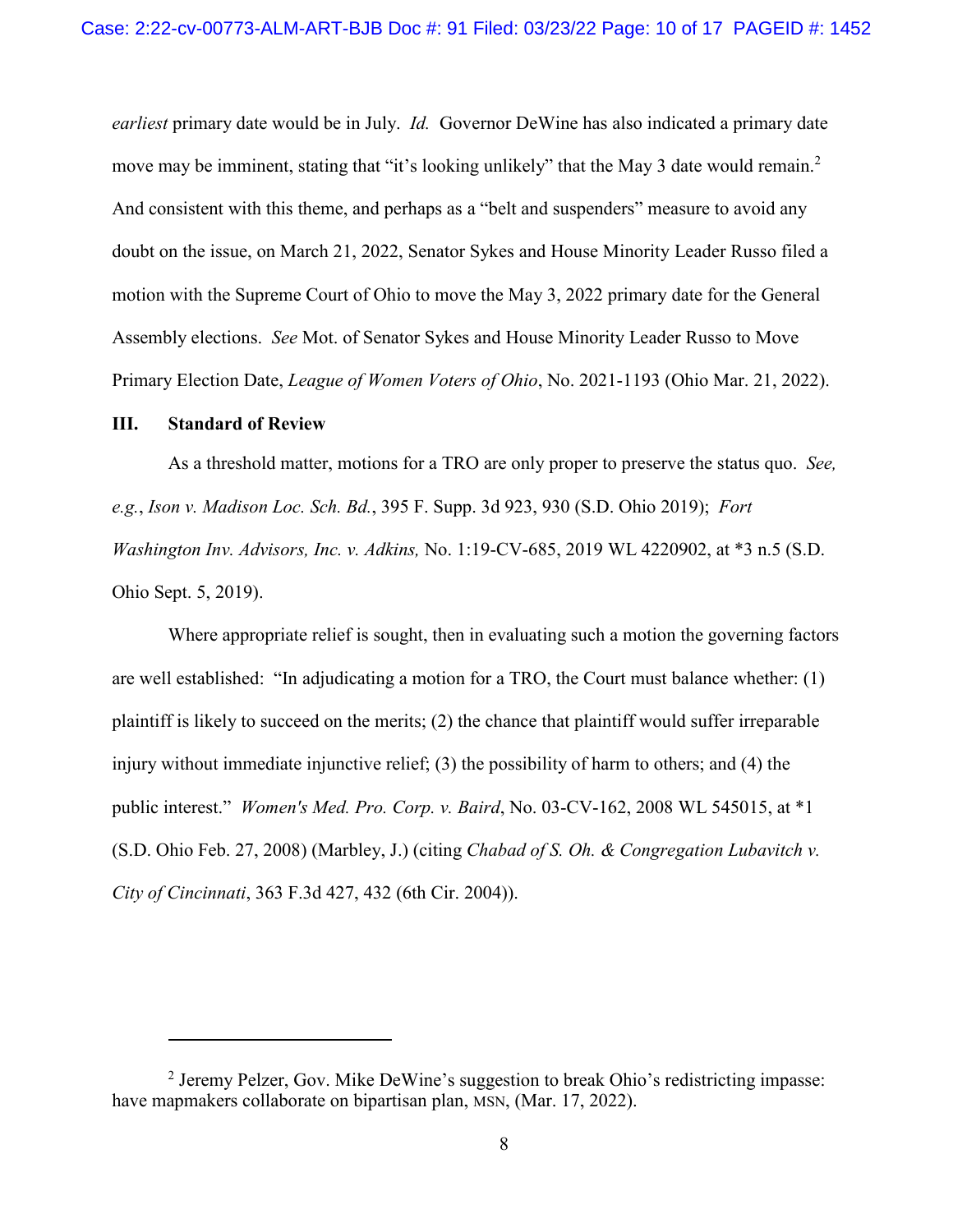## <span id="page-10-1"></span><span id="page-10-0"></span>**IV. Argument**

### **A. Plaintiffs Are Improperly Seeking an Order to Change the Status Quo.**

Plaintiffs' Motion is defective because it seeks a TRO in order to *change* the status quo. It is fundamental to a proper Motion for a TRO that the relief sought be to "**preserve the status quo**." *See, e.g.*, *Ison*, 395 F. Supp. at 930 (emphasis added); *see also Fort Washington Investment Advisors* at \*3 n.5 (striking part of the relief requested by a TRO on the grounds that a "temporary restraining order maintains the status quo; it does not provide affirmative relief."). Plaintiffs are clearly aware of this requirement, as they claim to be seeking to "maintain the status quo," Pls.' Mot For a TRO to Maintain the Third Plan, ECF No. 84 at PageID # 1156, but this wording is at odds with the reality of their relief sought. The relief sought by the instant motion is plainly stated:

> [Plaintiffs] "move this Court for a temporary restraining order pursuant to Fed. R. Civ. P. 65(b) to enjoin the Ohio Secretary of State Frank LaRose, in his official capacity, and all persons acting on his behalf or in concert with him, from deviating from **the status quo: implementing the Third Plan adopted by the Ohio Redistricting Commission.**

*Id.* at Page ID# 1154 (emphasis added). Plaintiffs purport to seek this relief so that the status quo is intact until the motion for preliminary injunction is decided. *Id.* at PageID # 1156.

Thus Plaintiffs assert that the "status quo" amounts to the implementation of the Third Plan (and indeed they caption their motion as seeking to "maintain" the Third Plan). Plaintiffs have misstated the facts.

As set forth above, the Secretary has clearly stated that the implementation of the Third Plan *is not* the status quo. It was paused nearly a week ago. Thus, an affirmative order to

implement the Third Plan would improperly require a *change* in the status quo.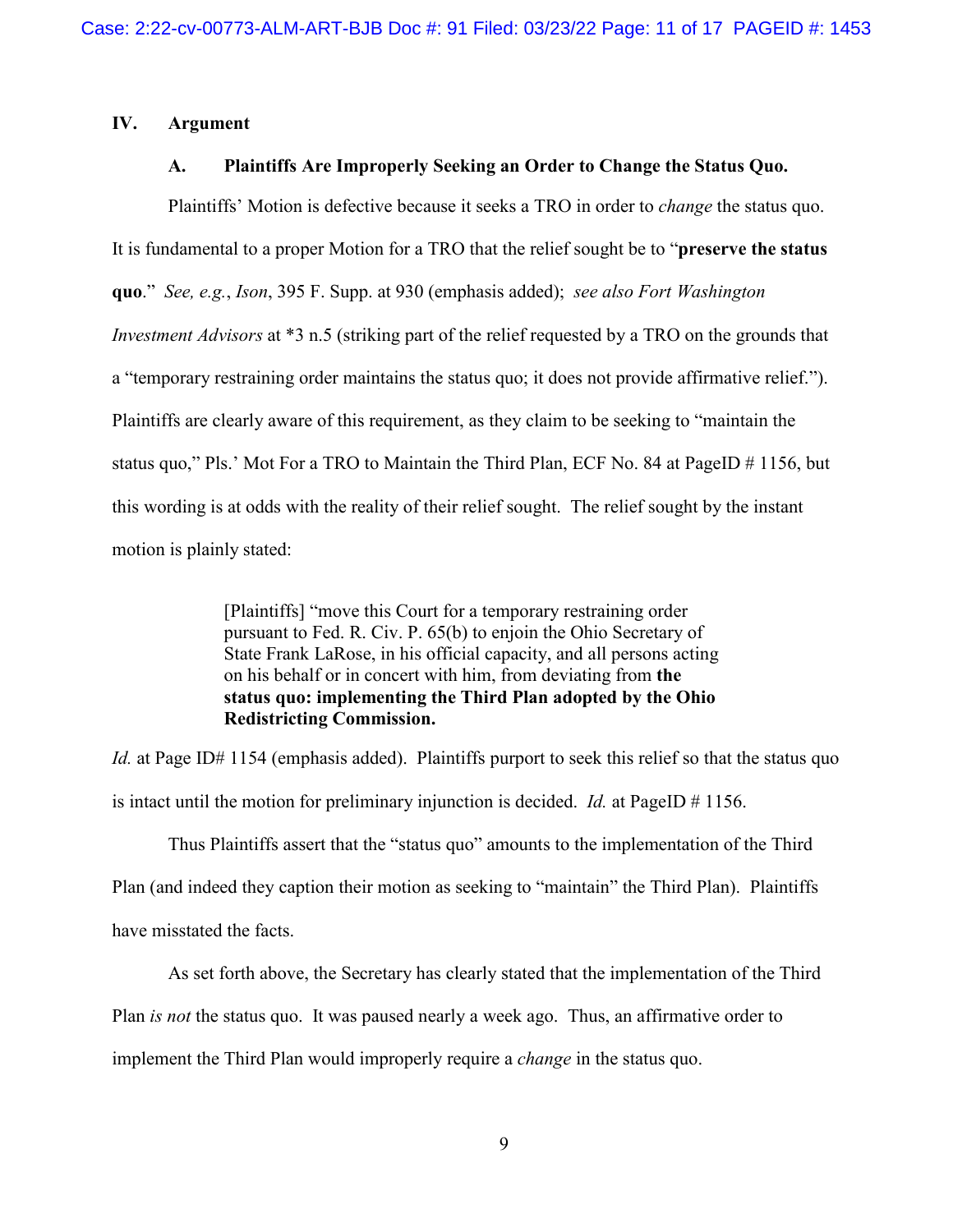## <span id="page-11-0"></span>**B. Plaintiffs are Unlikely to Succeed on the Merits.**

### **1. Plaintiffs' Claims Fail Under** *Growe:* **The State Process Has Not Run Out of Time.**

<span id="page-11-1"></span>So long as time remains for the state process to resolve itself, federal intervention in the redistricting process is improper. *See Growe*, 507 U.S. at 33 ("In the reapportionment context, the Court has required federal judges to defer consideration of disputes involving redistricting where the State, through its legislative *or* judicial branch, has begun to address that highly political task itself."). In its ruling from the bench, the District Court distinguished this case from the federal intervention in *Branch v. Smith*, 538 U.S. 254 (2003), by accurately noting that in *Branch* there was "no prospect" of resolution before the election. Tr. of Status Conf., ECF No. 69 at PageID # 1003; *Branch*, 538 U.S. at 265 ("we affirm the injunction on the basis . . . that the state-court plan had not been precleared and had no prospect of being precleared in time for the 2002 election").

 Because a very real, and imminent, prospect for resolution remains in this case, deferral continues to be warranted. Accordingly, Plaintiffs are unlikely to succeed on the merits of their claim that federal imposition of an invalidated map is justified.

The Commission is moving with dispatch towards enacting a new map. The Commission is working long days – including weekend days to meet its March 28 deadline.

Clearly, if Ohio is on the precipice of enacting a new plan and also moving back the state primary date by several months, it can hardly be said that time has run out for letting the state redistricting process run its course.

## **2. Plaintiffs' Claims Fail Under** *Bush v. Gore:* **Imposing a Plan that the State Supreme Court Invalidated Would Be Improper.**

<span id="page-11-2"></span>This Court cannot order Ohio officials to go forward with a plan invalidated by the Supreme Court of Ohio. A federal court cannot compel state officials to violate state law. *See,*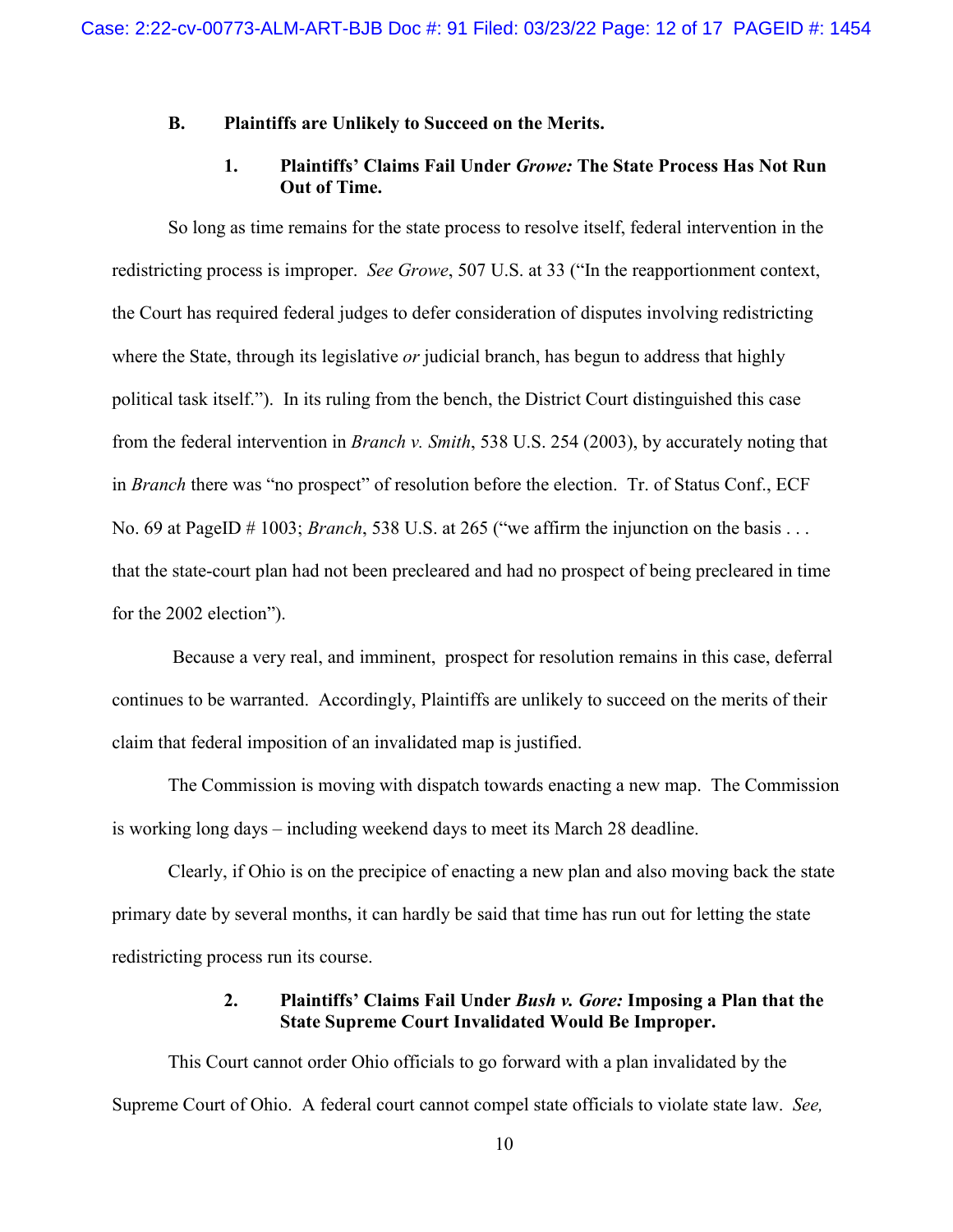*e.g.*, *Bush v. Gore*, 531 U.S. 98, 111 (2000) (per curiam) (rejecting a proposed remedy on the grounds that it would require remanding to the Florida Supreme Court to issue an order in violation of the Florida Election Code). Nor can a federal court choose to ignore rights created by the Ohio Constitution and enforced by the Supreme Court of Ohio. *See, e.g.*, *Guar. Tr. Co. of N.Y. v. York*, 326 U.S. 99, 105 (1945) ("Congress never gave, nor did the federal courts ever claim, the power to deny substantive rights created by State law . . . ."); *Peters v. Gilchrist*, 222 U.S. 483, 492 (1912) ("The question as to whether a particular law has been passed in such manner as to become a valid law under the Constitution of the state is a state, and not a Federal, question. Courts of the United States are therefore under obligation to follow the adjudications of the courts of the state whose law is in question.").

Plaintiffs make no argument that the Ohio constitutional provisions underlying the Ohio Court's decisions are somehow preempted by federal law. The Supreme Court of Ohio's decision that the Third Plan violates the Ohio Constitution is controlling on this Court. *Rucho v. Common Cause*, 139 S. Ct. 2484, 2506–07, (2019) ("We conclude that partisan gerrymandering claims present political questions beyond the reach of the federal courts."). This precludes federal imposition of the invalidated Third Plan. Indeed, Ohio's Attorney General has acknowledged as much. *See* Ex. C (Feb. 22, 2022 Letter from Attorney General Yost to Ohio General Assembly) at 2 ("The federal court may not order the use of a map that was rejected by the Ohio Supreme Court, where the underlying provision of the state constitution has not been found to violate the federal constitution."). Therefore, the federal imposition of the invalidated Third Plan is not a viable remedy.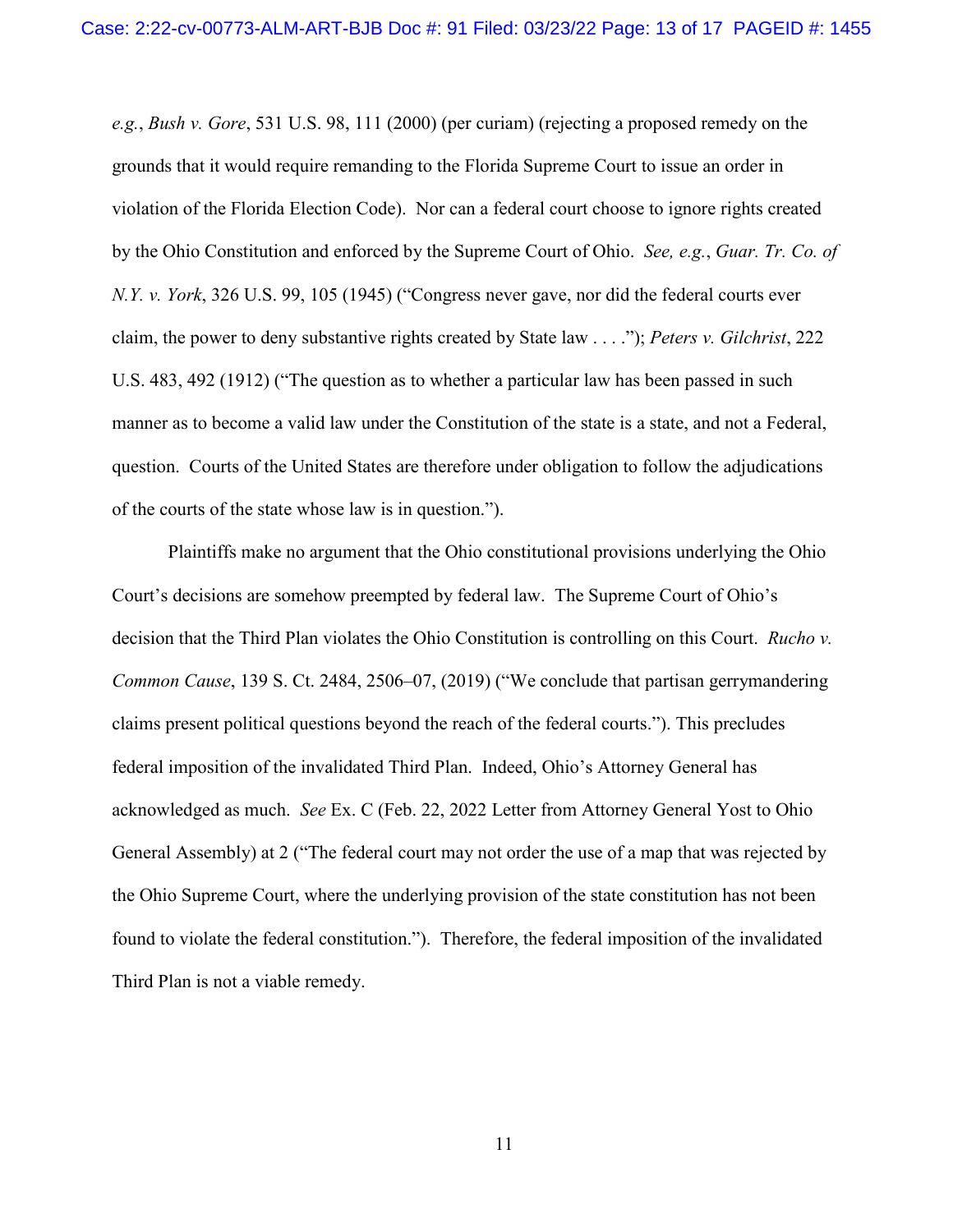## **C. Plaintiffs are Not at Risk of Suffering Irreparable Injury.**

<span id="page-13-0"></span>Plaintiffs' fundamental rights are not at irreparable risk. The Commission is working to enact a plan five days from now, by March 28, 2022. And the preliminary injunction hearing is set for three days later.

Plaintiffs allege they are currently living under the 2010 legislative district maps, and thus are suffering malapportionment harms. But as has been made clear above, there is no evidence of any intention for the election to held under the 2010 district lines. *If* the exceedingly unlikely were to come about, and Ohio moved to hold an election under these lines, then federal intervention may be warranted. But such a harm is not remotely imminent. The same can be said for the notion that there will be no districts at all. It is very clear that Ohio is swiftly moving towards a new district plan.

Most important, harm to the Plaintiffs, if any, would not be irreparable. *Even* if (1) the Commission were to fail to produce a new plan, and (2) the General Assembly fails to move the primary date *and* (3) the Supreme Court of Ohio fails to move the primary date - only then would relief be needed, and at that point there would be nothing to stop *this* Court from issuing injunctive relief that delays the primary.

## <span id="page-13-1"></span>**D. It is Not in the Public Interest for this Court to Impose a Map Struck Down by the Supreme Court of Ohio as an Unconstitutional Partisan Gerrymander.**

Finally, a TRO would not be in the public interest. Granting a TRO would effectively nullify Article XI of the Ohio Constitution, which was passed with overwhelming public support. For 71.5% of voters to agree on a political issue is a rare thing, but such was the case when it came to Article XI of the Ohio Constitution. That vote makes clear that Ohio views partisan fairness in its elections as an essential component of the public interest. By stepping in unnecessarily, this Court would be effectively providing a work-around to the redistricting

12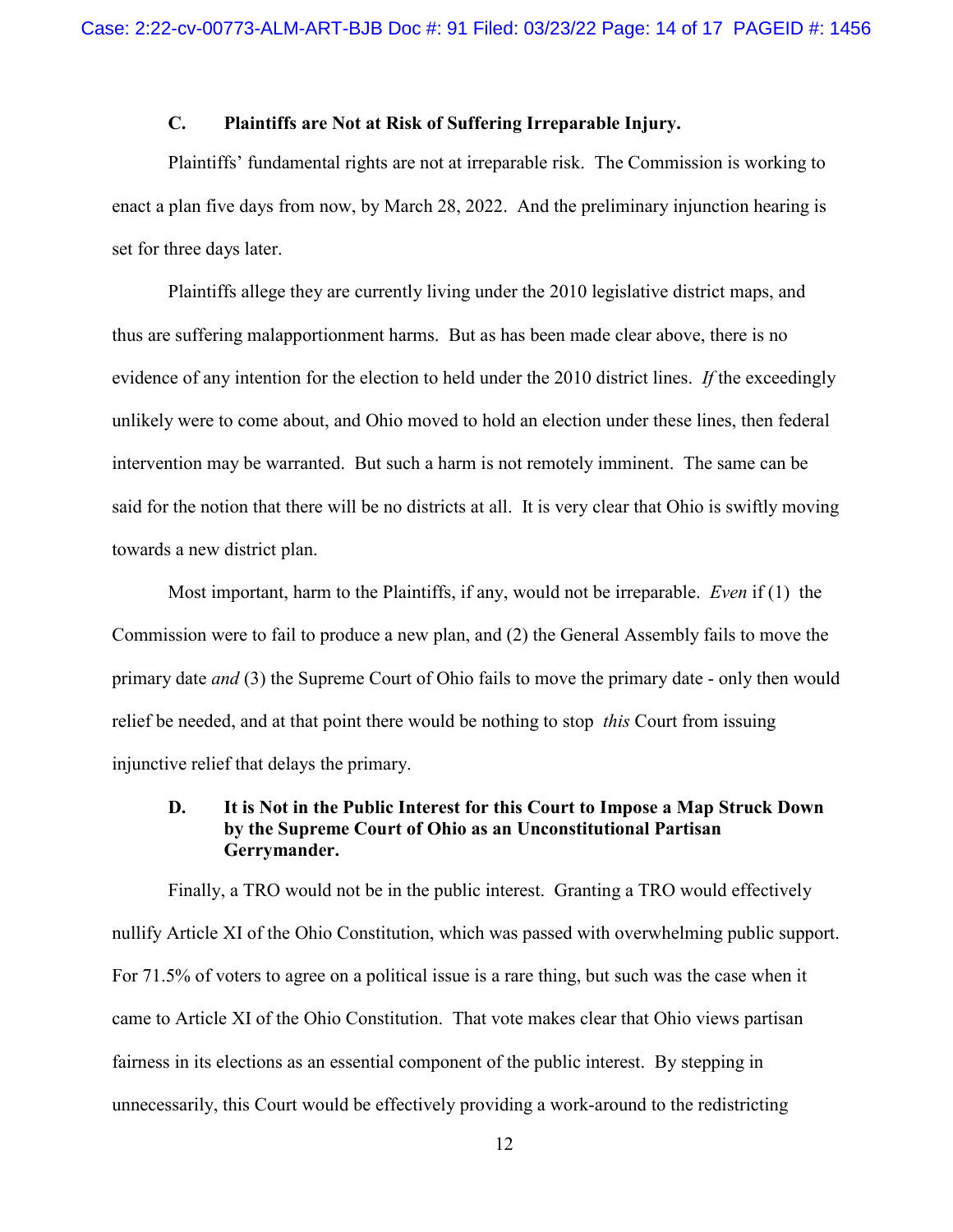process approved by the Ohio citizenry. This Court would be sending the message to those in the political majority on future Ohio Redistricting Commissions that they can gerrymander to their hearts' content because, in the event they are found to have not complied with Article XI, they can simply have their invalidated maps upheld in federal court. This is not the system Ohio voters approved. Article XI grants the Supreme Court of Ohio expansive authority to oversee the redistricting process, and that is authority this Court should respect to the greatest extent possible. A TRO at this time is therefore inconsistent with the public interest, and should be denied.

## <span id="page-14-0"></span>**V. Conclusion**

For the aforementioned reasons, Intervenor-Defendants respectfully request that Plaintiffs Motion for a Temporary Restraining Order be denied.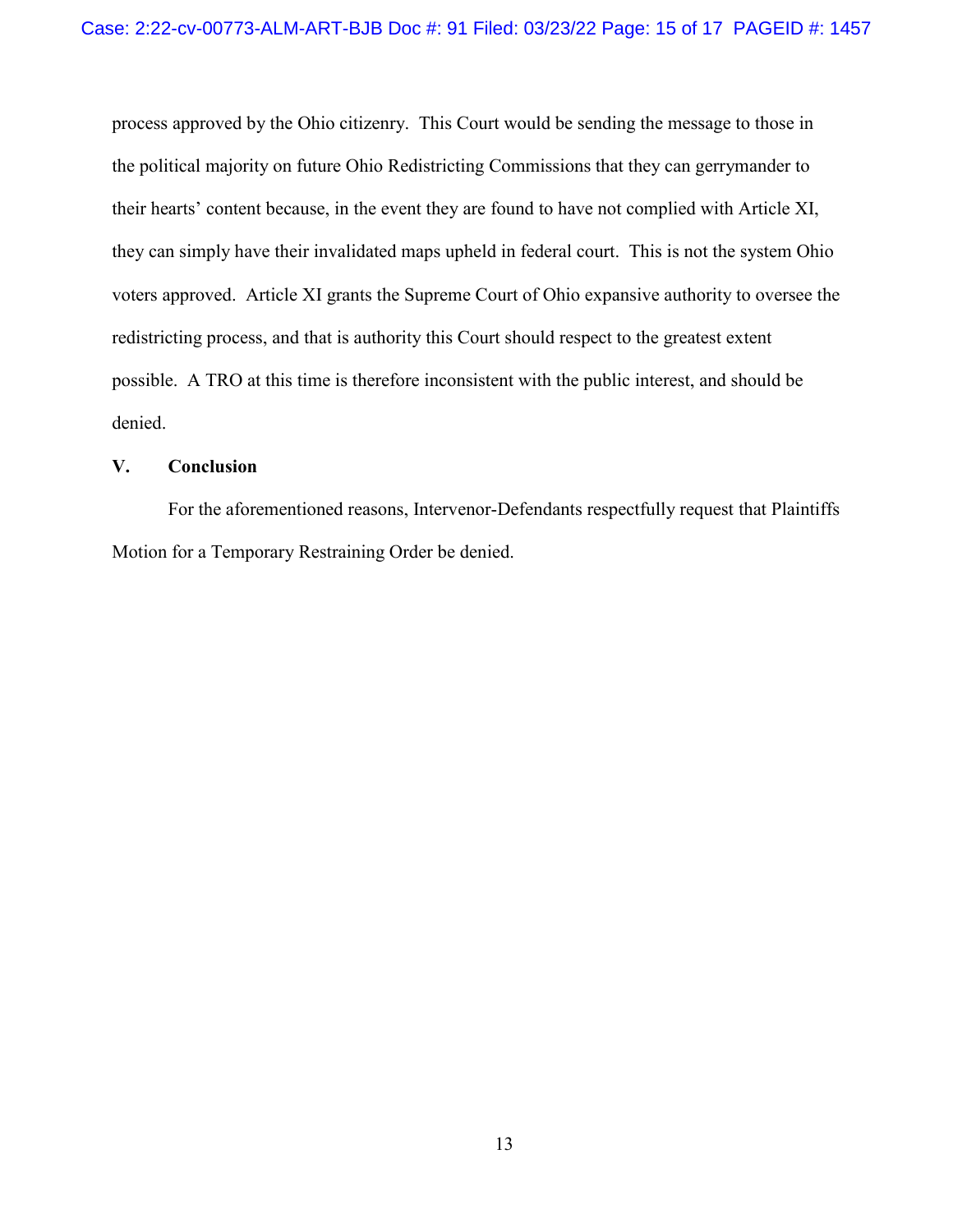Robert D. Fram COVINGTON & BURLING, LLP Salesforce Tower 415 Mission Street, Suite 5400 San Francisco, CA 94105-2533 (415) 591-6000 rfram@cov.com

James Hovard\* COVINGTON & BURLING, LLP 3000 El Camino Real 5 Palo Alto Square, 10th Floor Palo Alto, CA 94306-2112 (650) 632-4700 jhovard@cov.com

\* *Pro hac vice* application forthcoming \*\* *Pro hac vice* application pending

Respectfully submitted,

*/s/ Freda J. Levenson*  Freda J. Levenson (0045916) *Counsel of Record*  ACLU OF OHIO FOUNDATION, INC. 4506 Chester Avenue Cleveland, OH 44103 (614) 586-1972 x125 flevenson@acluohio.org

David J. Carey (0088787) ACLU OF OHIO FOUNDATION, INC. 1108 City Park Avenue, Suite 203 Columbus, OH 43206 (614) 586-1972 x2004 dcarey@acluohio.org

Alora Thomas\* Julie A. Ebenstein\* AMERICAN CIVIL LIBERTIES UNION FOUNDATION, INC. 125 Broad Street New York, NY 10004 (212) 519-7866 athomas@aclu.org jebenstein@aclu.org